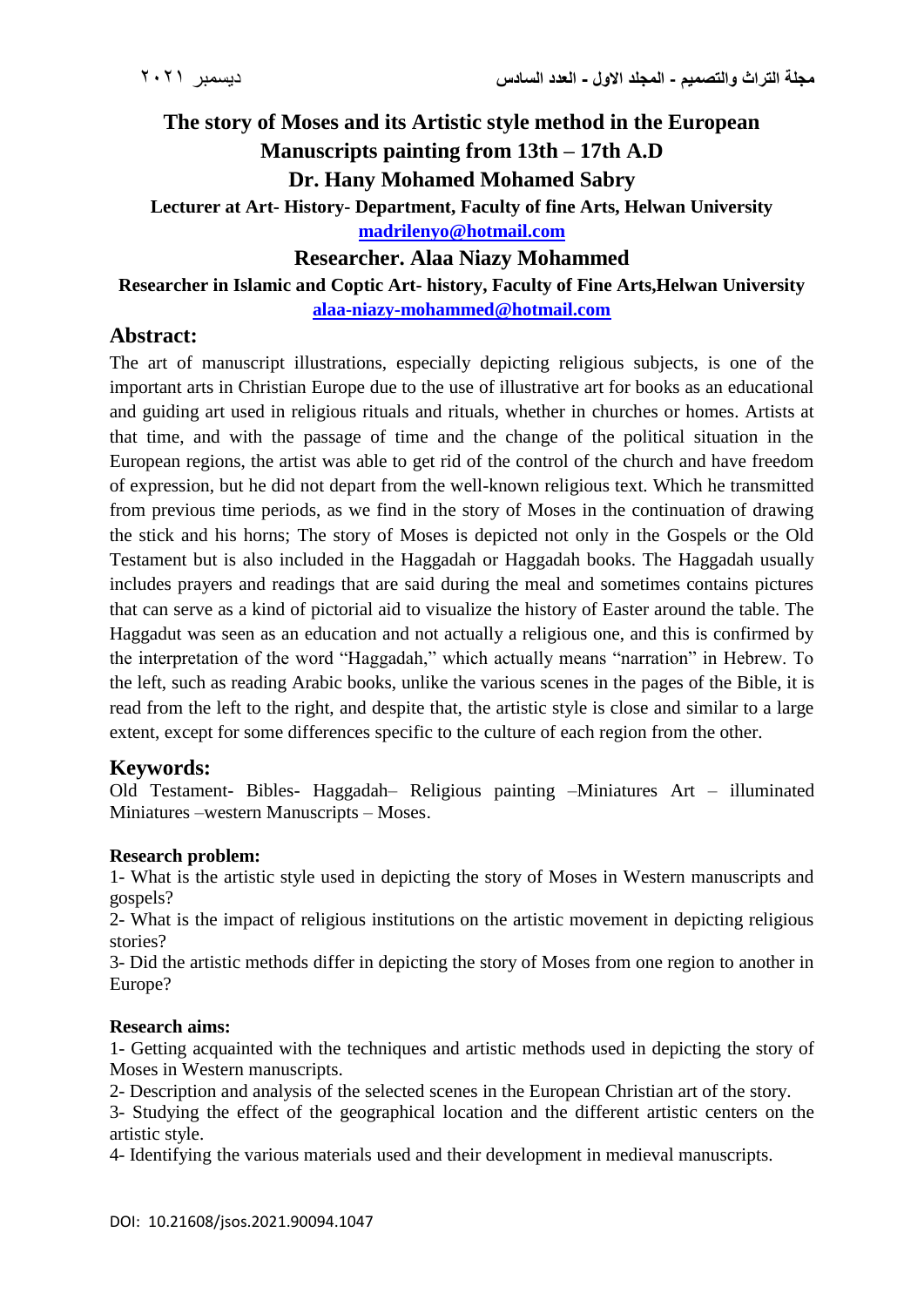#### **Research Importance:**

1- Access to the method of artistic treatment of the story of Moses in manuscripts, Bibles and Al-Hijdiyyah in Europe.

2- Tracing the stages of development of the plastic treatment of the story in the different geographical locations.

3- Reviewing the artistic vision of monks and artists to depict the religious issue.

#### **Research Methodology:**

- descriptive and analytical

## **An Introduction :**

Manuscripts are books made and written by hand, and manuscript illustrations were sold in Europe in the Middle Ages (Fig. 1).

And manuscripts in general reflect history and record the teachings of religion and the social situation in Europe from the fourth century to the fifteenth century AD.

The manuscripts were divided into several types, and some manuscripts were used in Christian religious practices, and they are the oldest artistic manuscripts found in the period between 400-600 AD in the Kingdom of the Ostrogoths and the Eastern Roman Empire.

Art historians have classified European manuscripts according to historical period and genre. There are Carolingian, Etonian, Romanesque, Gothic, International Gothic, Renaissance manuscripts, and a few remains from the later periods.

And the ecclesiastical authority in the Christian faith has the right to supervise and give instructions to painters to depict religious subjects correctly. Which talks about topics taken from the Old Testament (the Torah) or the New Testament (the Bible) (4/p. 16).

She also produced many books to guide artists to the techniques used in photography, such as the book "Iconography" by the monk Panzelenios in his monastery on Mount Athos and in which he collected the instructions that the Byzantine photographers adhered to, or as the directions agreed upon by the clergy in the Russian Church for the depiction of icons in the sixteenth century AD  $(1 / p. 26)$ . The monks were interfering in all aspects of the book industry from the beginning of the treatment of parchment to the final product, and the parchment made of calfskin was the most common, as European monks preferred Vellum in use and it became the basic material for manuscripts. Most of the manuscripts in the Middle Ages were written on parchment, whether the skin of a calf, sheep or goat, but most important manuscripts were written on the best quality of parchment and the medieval church rejected the papyrus used at the time because in their view it was used by pagan writers in the past and the pagans of the East in the present Europeans did not accept paper until the eleventh century AD. Beginning in the late Middle Ages, manuscripts began to be produced on paper, and manuscripts continued to be produced until the early sixteenth century AD, but in small numbers and were often made for gentlemen, kings, nobles and knights until Gutenberg invented printing.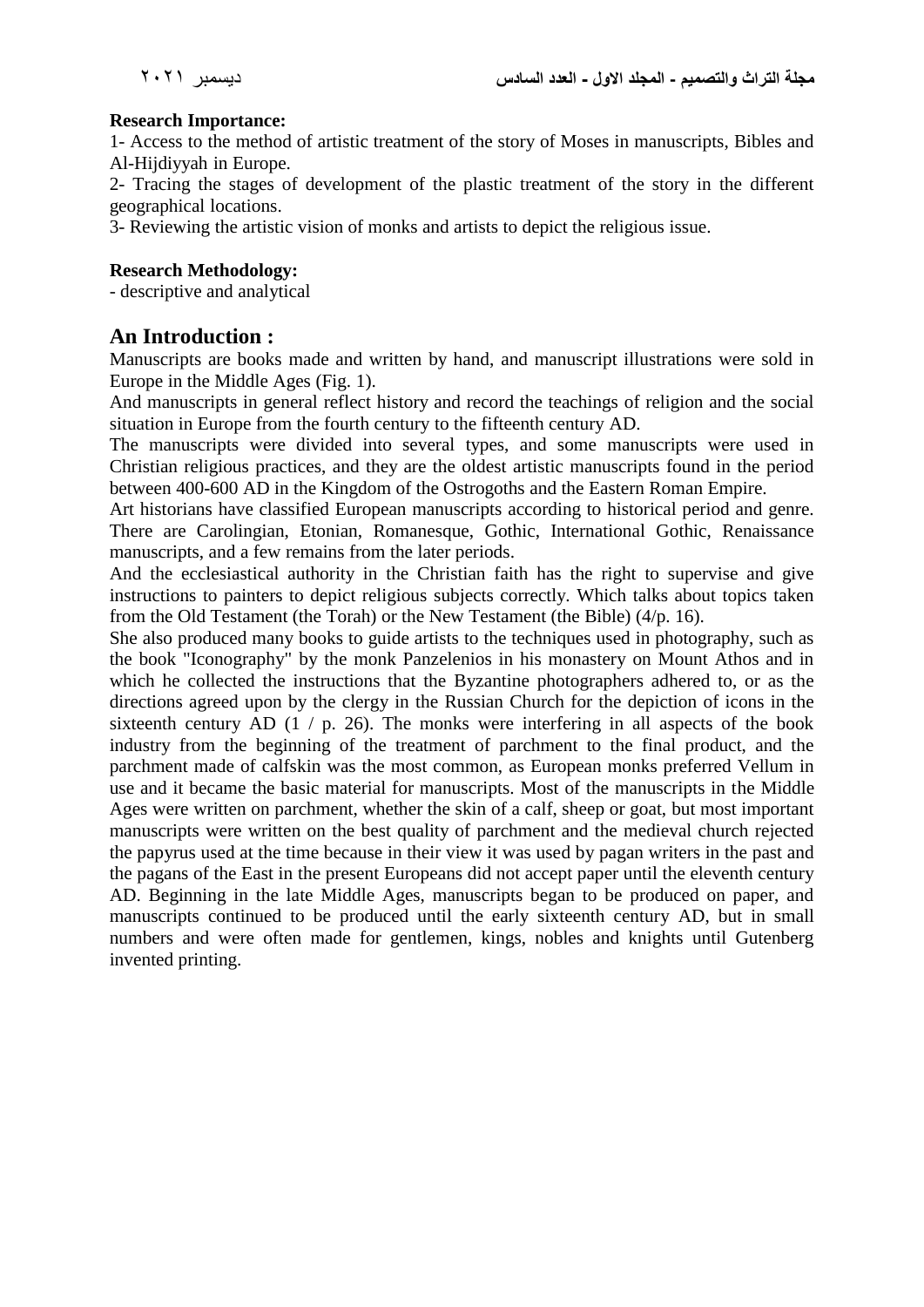



**Figure (1) A map of Europe in the 7th century AH / 13 AD**

### **Results:**

1. The artistic styles varied, and each center of European photography was distinguished from the other. Despite this difference, there were many common points of similarity in those schools. The general style of the time period in which the works were carried out was evident in the works of that period, as an example of the mature Gothic style in the thirteenth century AD appears in manuscripts of France, England and Spain, and they participate in the elongation of people and architectural buildings Gothic, such as pointed arches, etc..., as well as in style, tree decorations, and ribbed vaults. As for the manuscripts of the Renaissance era, they were distinguished in particular by their aristocratic character as a result of the patronage of kings, nobles, leaders and the elite of society in the art of the manuscript, and they exaggerated and spent money in order to make precious manuscripts kept in private libraries Which led to a change in the artistic style, becoming more refined and accurate.

2. With the development of the artistic style from the thirteenth century to the seventeenth century AD and its arrival to extreme realism in photography in terms of perspective, anatomy and composition in general, the style of the Renaissance became clear from the fifteenth century to the seventeenth century AD with the introduction of new configurations such as the introduction of special texts With the page inside the design and the introduction of natural backgrounds in the background, in addition to the appearance of designs drawn or printed on the outer cover of the manuscript or book that includes the heroes of the manuscript or story, so Moses appears in many of the title pages of those books.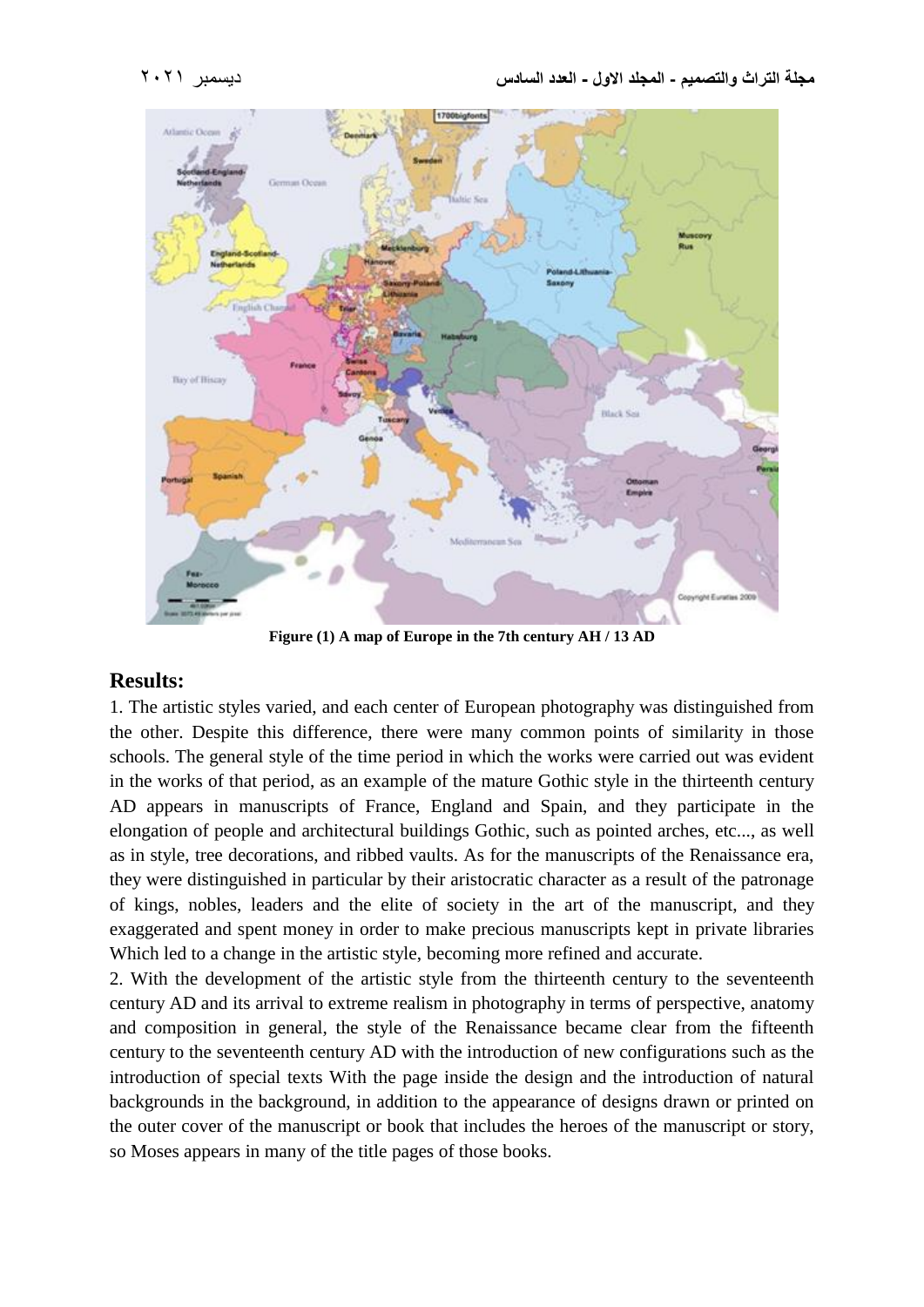3. Some pages included several scenes drawn in sequential order and read from a specific direction, either the upper right or the upper left, depending on the direction of opening and reading the manuscript.

4. The depiction of Moses in Western art was distinguished by a special symbolism, which is the drawing of horns above his head, and those horns are symbolic of the divine light that was reflected on Moses' face when he met the Lord. At first, the artist focused on the figure of Moses and attracted attention to it, either by placing a circular halo around his head or with horns emerging from his forehead; He often put Aaron next to Moses and sometimes made him wear a pyramid-shaped headdress that distinguishes him from the rest of the people. Etc....and in the early period the artist used to move us inside the picture through the movement of the hands that point towards the focus of attention and sometimes the movements of the head that are directed towards the center of interest in the design, especially when drawing a large group of people making them look towards the main goal of the picture, and it has changed This method is very much starting from the fifteenth century AD, where the artist gave importance to each element of the picture, as all people have the same importance, as well as the kinetic performance, which transfers the viewer successively from one element to another without omitting any element in the picture.

5. The depiction of the Lord is symmetrical to the shape of Jesus Christ, and a semi-circular, circular halo is often placed inside of a cross behind his head and only the upper part of his body is visible. We note the influence of medieval and Renaissance manuscripts on Islamic art in some elements such as Arab costumes, turbans and beards, as well as some architectural vocabulary such as the Islamic khums arches. Gothic pointed arches, horse saddles, and some decorative motifs.

6. The development of materials used in coloring from the thirteenth century to the seventeenth century AD. Techniques developed from watercolor and ink on parchment paper to the method of printing from lithographs and printing from wooden blocks.

7. The coloring method evolved from the linear method found in Byzantine art to the method of anthropomorphism and interest in the color perspective, shadow and light through the use of the method of coloring in the style of color spots, as I mentioned the process of identifying shapes from the outside with black ink.

8. The period from the twelfth century to the fifteenth century AD was characterized by stagnation, rigid movements and placing elements of a large size within the design, and backgrounds are decorative, unlike the fifteenth century to the seventeenth century AD. The interest in photographing backgrounds realistically as they exist in nature, especially in photography centers, especially in the regions of the lands as low as Belgium and the Netherlands.

9. The artists got rid of the control of the church and the artistic molds imposed on them, and the matter turned into a more realistic, natural and more professional style in terms of plasticity. This is due to the artist's release of his intellectual and artistic freedom and the introduction of human expressions and feelings. We also note the repetition in the designs of faces, including the heroes Moses and Pharaoh in Manuscripts of the twelfth, thirteenth and fourteenth centuries AD in particular, but from the beginning of the fifteenth century to the seventeenth century AD, each character had its own facial features and distinctive features accompanying it with its own physical and expressive emotion, and thus the character of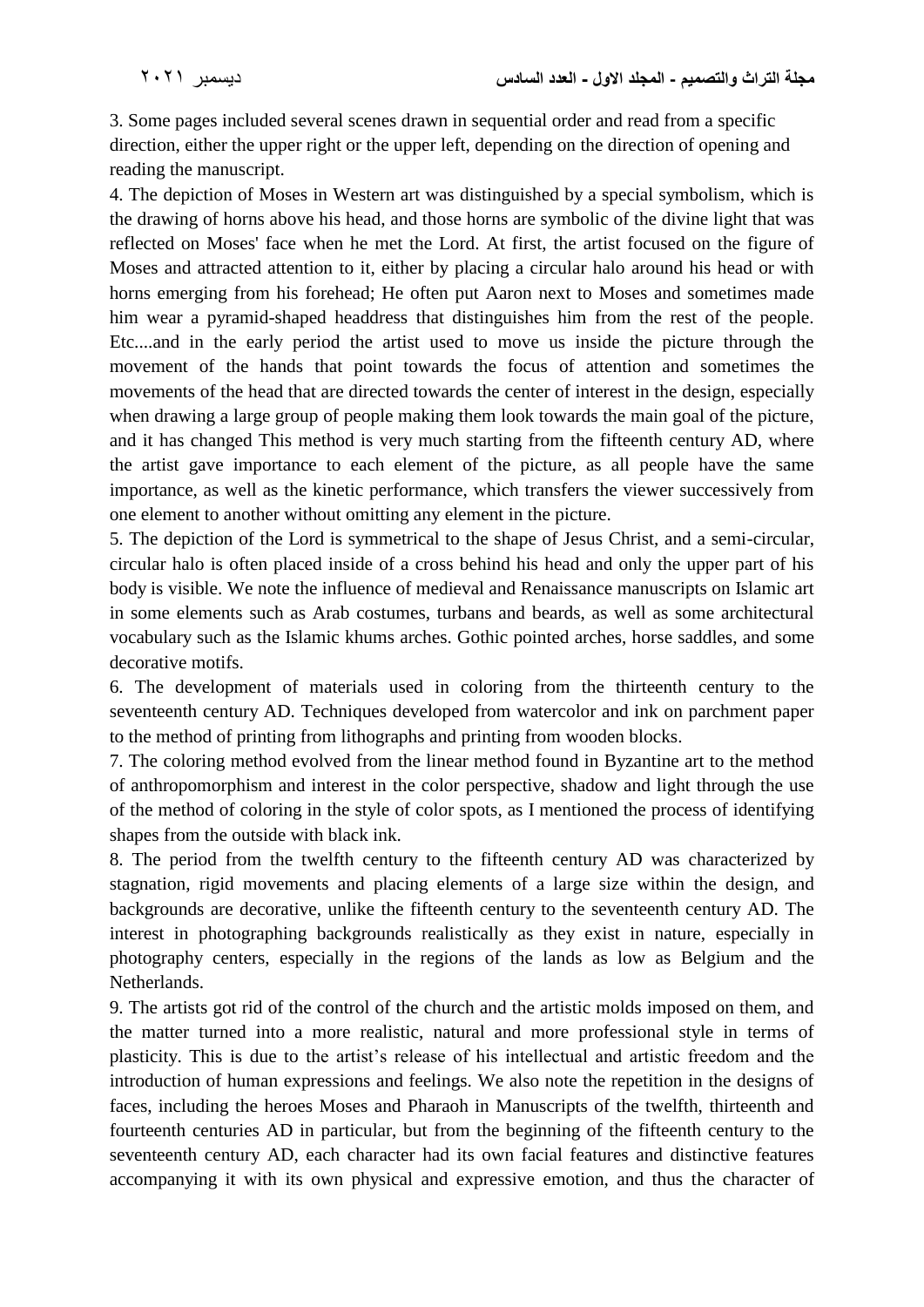books, especially in the Middle Ages, differed in terms of design details The decorations, the colors, the gilding, the techniques, the margins and the distinguishing features of each book and its numbering from previous eras, are clearly evident in the manuscripts of the hour books.

10. Most of the depictions of the story of Moses came either in the Bible or the Haggadot (the Haggadah), or religious ceremonies or clocks were written, so in the beginning, the artist kept showing the subject of the scene and highlighting it more than showing the creative artistic side because it is an educational and guiding art rather than an entertainment art due to the interest of families Religious rich in those topics.

11. The designs depended on imaginary linear relationships between the elements, especially the people, to focus on the main hero of the design, whether it was the event or the important people in the design.

## **12. The artistic style of the different regions of Europe:**

Some of the artistic methods in some regions in Europe were similar to other regions, so we see the depiction of the Haggadot similar in France and Spain, and the time of their implementation coincided in the fourteenth century AD, where 4 scenes were placed on one page, each scene inside a square on a decorative background, whether gilded or colored in one of the colors .

- Spain: There are two artistic styles, one of which is dominated by the Gothic style in terms of elongation in drawing people and attention to the architectural form drawn in the design in the Gothic style, attention to details and harmonious proportions between the elements; The second method is dominated by the decorative method more, whether in the style of coloring or backgrounds, while neglecting the anatomical proportions or the proportion and proportion between the elements and each other.

- Germany: The decorative style prevails over the designs, especially the existing model from the fourteenth century AD, putting the largest number of people in the design and an attempt to make kinetic diversity, but the weakness appears in the implementation, especially in terms of the physical anatomy of the people and the proportion of people in relation to the elements around them.

England: In the model of the thirteenth century AD, the Byzantine style appears mixed with the Gothic style; The Byzantine style appears in the linear coloring and in the features of the faces mixed with the Gothic style in the elongation of bodies and elements, the anatomical proportions are consistent with the elongation designed by the people, and the ingenuity is shown in the artistic execution.

- Holland - Belgium - Italy: These regions differed from the rest of the other regions. Starting from the fifteenth century AD, these regions were the fastest receptive to new artistic styles and more liberated from the Gothic style, unlike some other regions that continued to adhere to the Gothic artistic style, such as France and England, and this is due to the changes Political, social and cultural, and because of the mixing of bourgeois society with the Italian city-states, which led to the emergence of a new art known as Franco-Flemings, where Dutch artists moved to all parts of Europe, while Germany combined the two styles next to each other.

13. In the early period, all the regions portrayed the human figures in a unified manner and with one features. They did not differentiate between the forms of people and each other.